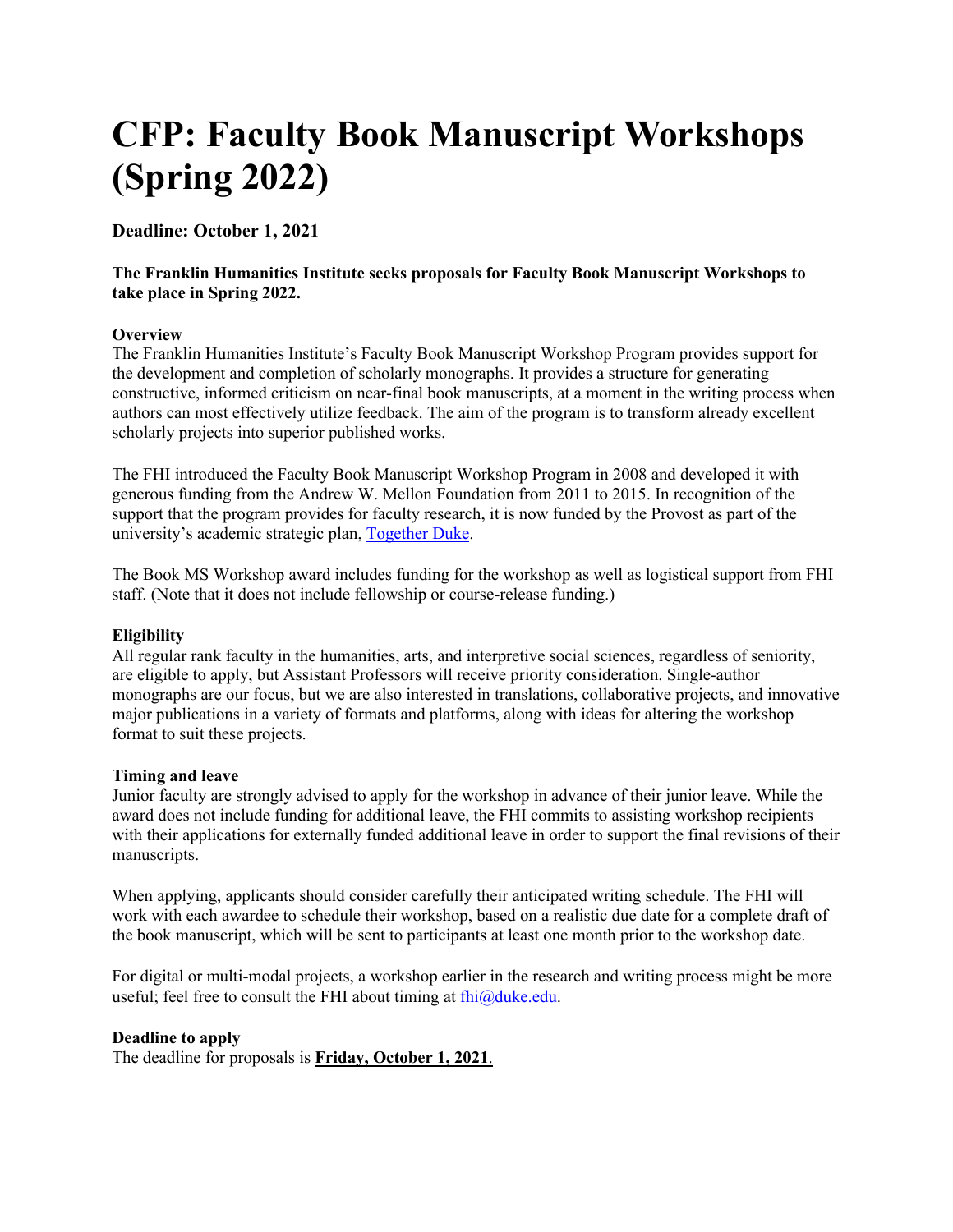#### **Workshop details**

Each workshop convenes two senior scholars whose work is relevant to the subject of the book in question, an acquisitions editor from a major scholarly press, and a select group of local faculty from Duke and area universities.

The faculty member whose project is the focus of the workshop will select each participant. The FHI will handle all logistics related to the workshop, including sending formal invitations to workshop participants, making travel arrangements for external guests, scheduling the workshop, reserving a room, printing and distributing manuscripts to workshop participants, providing catered meals, and issuing honoraria. This allows faculty to focus on finishing their manuscripts in the months approaching the workshop.

The half-day workshop begins with presentations from the invited guests, each of whom will be asked to make a formal presentation of their thoughts on the strengths of the draft and areas for further development. The author responds, and an open discussion with the group follows, continuing over a working lunch.

Workshops are closed, and groups are limited to 15 total participants, selected by the author.

#### **Note about COVID-19 Arrangements**

Spring 2022 workshops will be planned on Zoom until further notice. Since Spring 2020, we have hosted ten Book Manuscript Workshops on Zoom; participants valued the stimulating and substantive discussions, and authors found them rewarding. If you have questions about workshop arrangements during these unprecedented times, please contact Sylvia Miller at sylvia.miller@duke.edu.

#### **Proposal Requirements and Selection Criteria**

Proposals should focus on scholarly manuscripts being produced with the aim to secure a publishing contract. One workshop per year may be dedicated to digital or multi-modal projects.

Authors and their projects will be selected based on the potential significance of the finished work to the field in question, and the potential impact of the work on the author's career. The applicant's academic accomplishments will also be taken into account. Workshop proposals must include the following components:

- 1. A one-page summary of the project in development, including a schedule for completion. In this summary, applicants should also include a statement indicating whether the work is under contract with a publisher, a list of publishers who have expressed interest, or a list of publishers the applicant feels would be ideal for the project but who have not yet been approached.
- 2. A one-page narrative explaining why and how this opportunity will be important to the process of completing the work. If appropriate, applicants should include a brief statement specifying their tenure and/or promotion timelines in this narrative.
- 3. A list of prospective invitees to the workshop, to include: (1) two scholars external to Duke; (2) one acquisitions editor at a major scholarly press (not necessarily an editor who has been approached); and (3) a list of general invitees to the workshops from Duke and area universities. The list may include no more than 15 people, and should be divided into areas of relevance, with each prospective participant in each area ranked according to preference. Please note that this list is intended to give the review committee a sense of the proposed workshop and will not be considered final. Applicants should not make advance commitments to anyone on their list beyond confirming the general interest of the prospective participant, if this is deemed necessary. Applicants should be sure to include more than one scholar in each category.